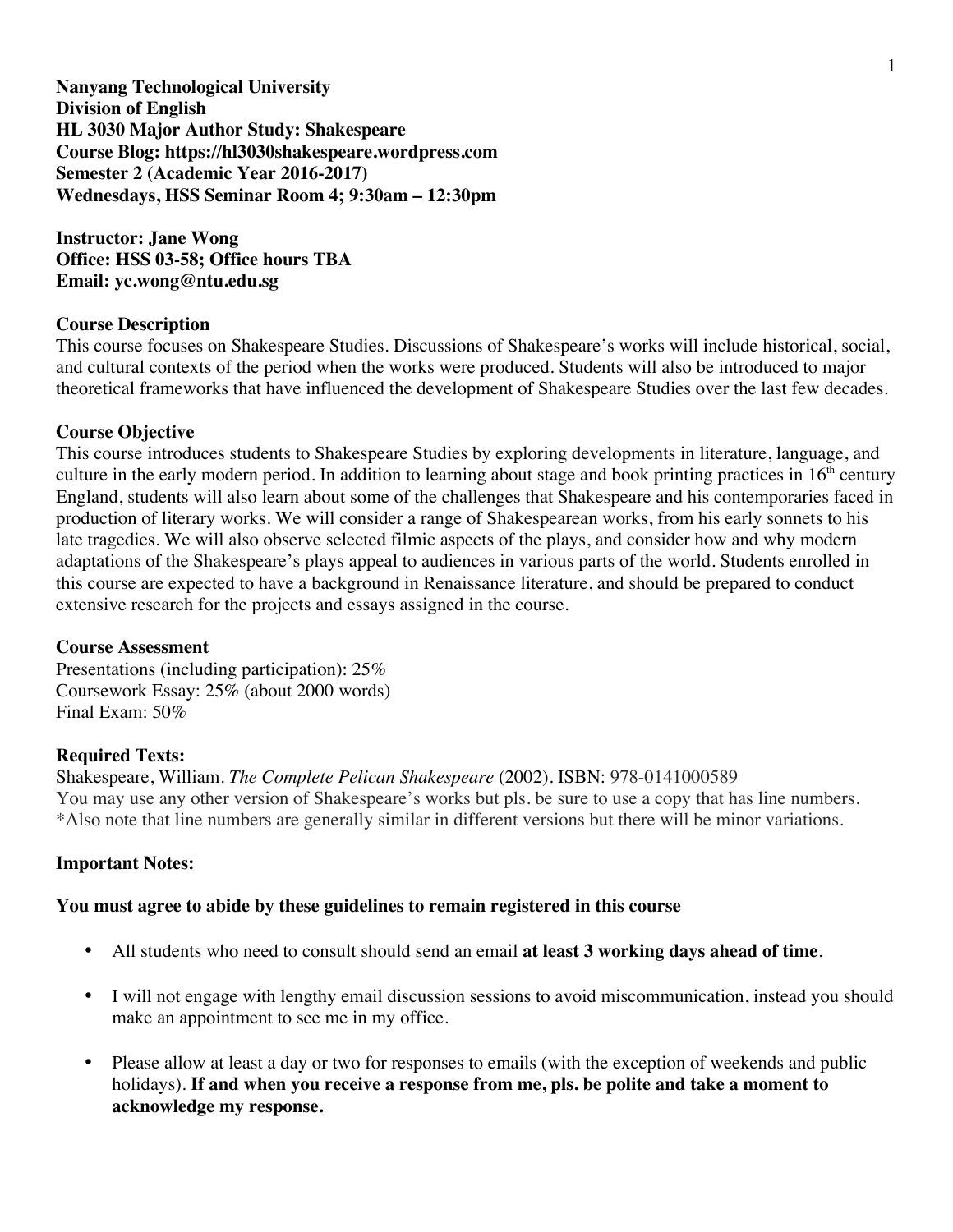- Office consultation: Please come prepared with questions so that we can address your concerns effectively and efficiently. Out of consideration for your classmates who may also need consultation time, I will limit consultations to about 20 mins for each student.
- I will not attend to group consultations and will see students individually.
- Be sure to arrive on time to class, and if you have to leave early, pls. let me know ahead of time. As usual, pls. be respectful to your classmates and be sure to turn off all electronic devices during lectures and tutorials.
- Use of course resources:
- 1) **All materials** distributed in class and on the course blog are meant to be used for class lectures and discussions only. They are not to be re-distributed outside of class for any other purposes. If you wish to use the materials for your assignments, you must cite them accordingly.
- 2) You are not allowed to record lectures in any form without permission from the instructors.
- If you are unable to attend class, it is your responsibility to check our course blog for updates or announcements that you may have missed.
- Late assignments: written assignments that are submitted late will receive a penalty of half a grade each day (including weekends and holidays); if I do not receive an assignment a week after it is due, you will receive a 0 for the essay.
- Absence in class: if you are absent on the day when an in-class writing assignment is due, you will not be able to make-up for this. Those who are absent for presentations will not have the opportunity to make-up their work in another group's presentation.
- Any attempt at plagiarism will be subjected to university disciplinary action.